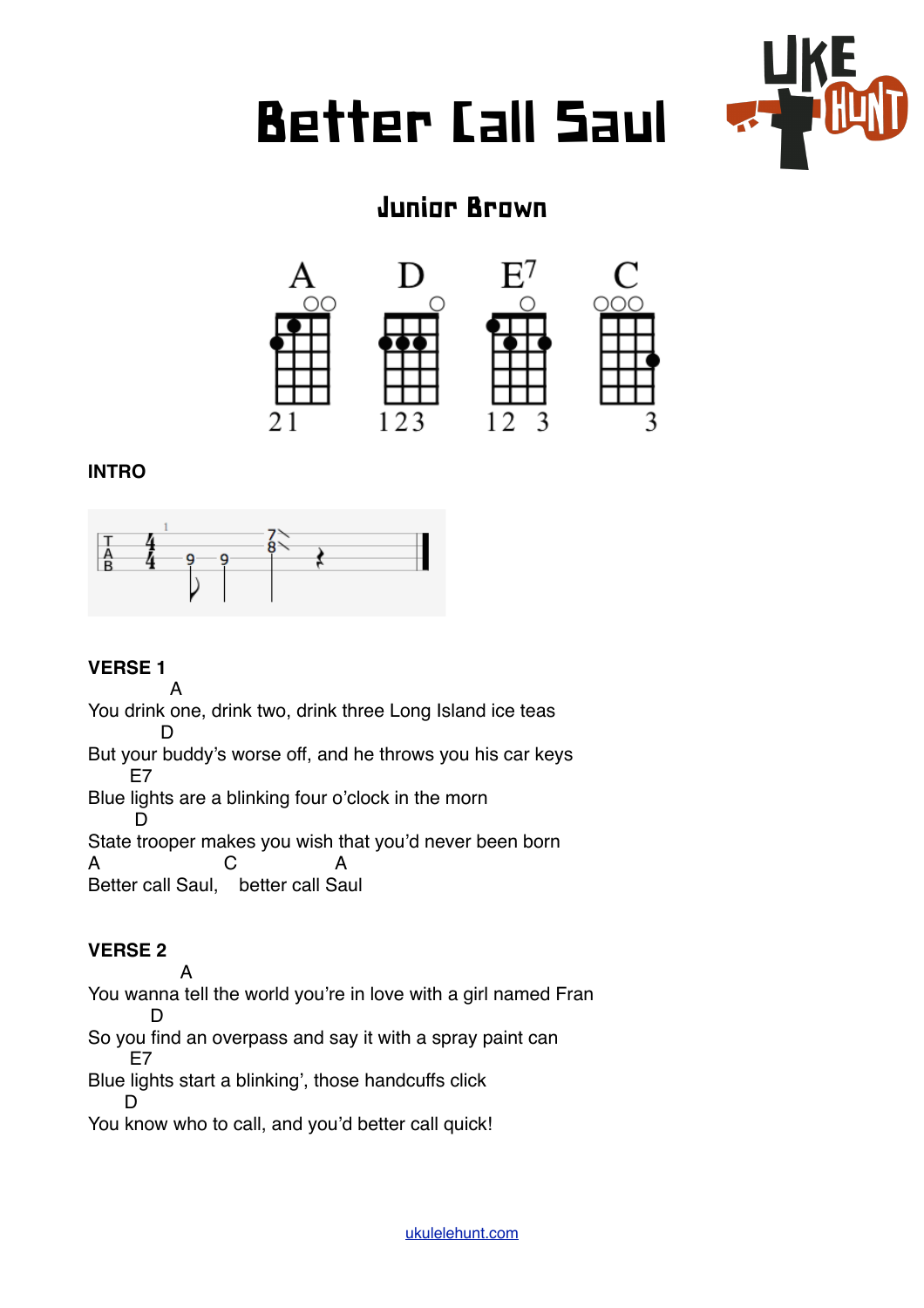## **CHORUS**

A Saul, Saul, you better call Saul D<sub>D</sub> He'll fight for your rights when your back's to the wall E7 D Stick it the man, justice for all A You better call Saul

# **SOLO**

A A A E7 D A

#### **VERSE 3** A

Shopping at the Wal-Mart, short just a couple of beans **Discovery** There's a George Foreman grill down the back of your blue jeans E7 They caught you at the checkout and the blue lights blink D Only one guy to call, 'cause the others all stink A C A Better call Saul, better call Saul

# **VERSE 4**

 A Your husband disappeared in a most convenient way D Now your troubles are gone, his insurance will surely pay E7 You get to the bank but the cops say "whoa" D Who ya gonna dial when they lock you down cold?

# **CHORUS**